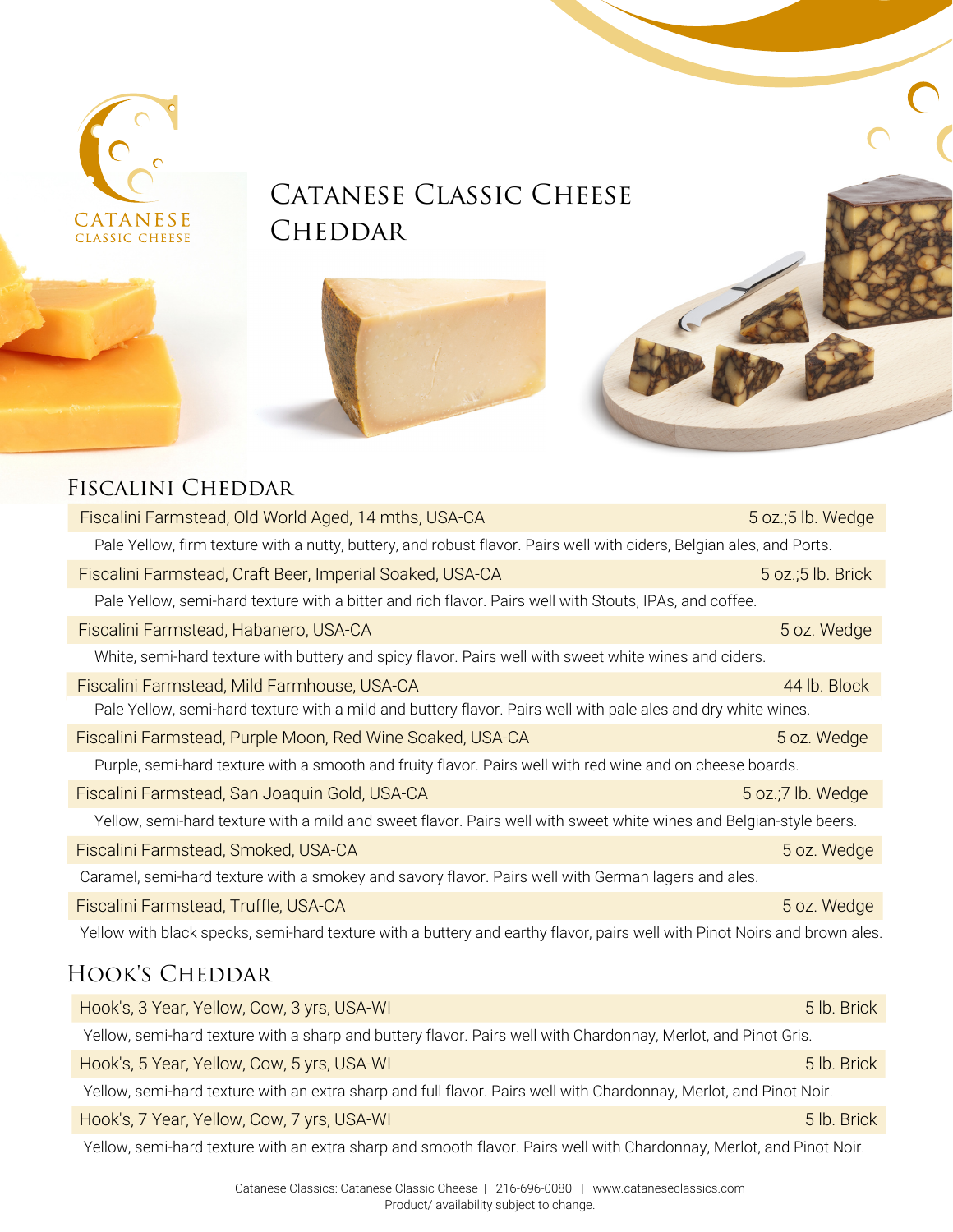

## CATANESE CLASSIC CHEESE **CHEDDAR**

#### Shelburne Farms Cheddar

| Shelburne Farms, 6 mths, USA-VT                                                                          | 8 oz. Waxed Block              |  |
|----------------------------------------------------------------------------------------------------------|--------------------------------|--|
| Yellow, semi-firm texture with a mild and buttery flavor. Pairs well with rich white wines and pilsners. |                                |  |
| Shelburne Farms, 12 mths, USA-VT                                                                         | 8 oz. Waxed Block; 5 lb. Brick |  |
| Yellow, semi-firm texture with a mild and buttery flavor. Pairs well with rich white wines and pilsners. |                                |  |
| Shelburne Farms, 24 mths, USA-VT                                                                         | 8 oz. Waxed Block; 5 lb. Brick |  |
| Yellow, semi-firm texture with a sharp and savory flavor. Pairs well with porters and merlots.           |                                |  |
| Shelburne Farms, Smoked, USA-VT                                                                          | 8 oz. Waxed Block              |  |
|                                                                                                          |                                |  |

Yellow, semi-firm texture with a sweet and bacon-like flavor. Pairs well with porters and German lagers.

#### Milton Creamery Cheddar

| Milton Creamery, 4 Alarm, USA-IA                                                                           | 5 lb. Brick       |
|------------------------------------------------------------------------------------------------------------|-------------------|
| Yellow, firm texture with a sharp flavor. Pairs well with dried and fresh fruit, bread and dry wine.       |                   |
| Milton Creamery, Flory's Truckle, Raw Cow, 12 mths, USA-IA                                                 | 5 lb. Qtr Truckle |
| Yellow, crumbly dense texture with caramel, buttery, and nutty flavor. Pairs well with fruit and pale ale. |                   |
| Milton Creamery, Prairie Breeze, 9 mths, USA-IA                                                            | 5 lb. Brick       |
| White, crumby texture with a sweet, nutty flavor. Pairs well with sweet white wines and fruity red wines.  |                   |

#### Tillamook Cheddar

| Tillamook, Medium, Cow, 60 days, USA-OR                                                              | 10 lb. Loaf      |
|------------------------------------------------------------------------------------------------------|------------------|
| White, creamy texture with a mild flavor. Pairs well with Pinot Noir, sparkling wine, and Champagne. |                  |
| Tillamook, Special Reserve, Cow, 15 mts, USA-OR                                                      | 10 lb. Loaf      |
| Creamy texture with a bold, sharp flavor. Pairs well with fruits, olives, Cabernet and Shiraz.       |                  |
| CARR VALLEY CHEDDAR                                                                                  |                  |
| Carr Valley, Applewood Smoked, Cow, 75 days, USA-WI                                                  | 6 lb. Half Wheel |

| <u>Udit valicy, Applewood Ulflorca, OOW, 70 days, OOA WI</u>                                                    | <u>UID. HUIL IILUL</u> |
|-----------------------------------------------------------------------------------------------------------------|------------------------|
| White, creamy texture with a sweet and smoky flavor. Pairs well with hard cider and Merlot.                     |                        |
| Carr Valley, Cranberry-Chipotle, Cow, 1 mth, USA-WI                                                             | 6 lb. Half Wheel       |
| White, semi-hard texture with cranberry and chipotle pepper for a sweet and spicy flavor. Pairs well with lager |                        |
| beers and red wine blends.                                                                                      |                        |